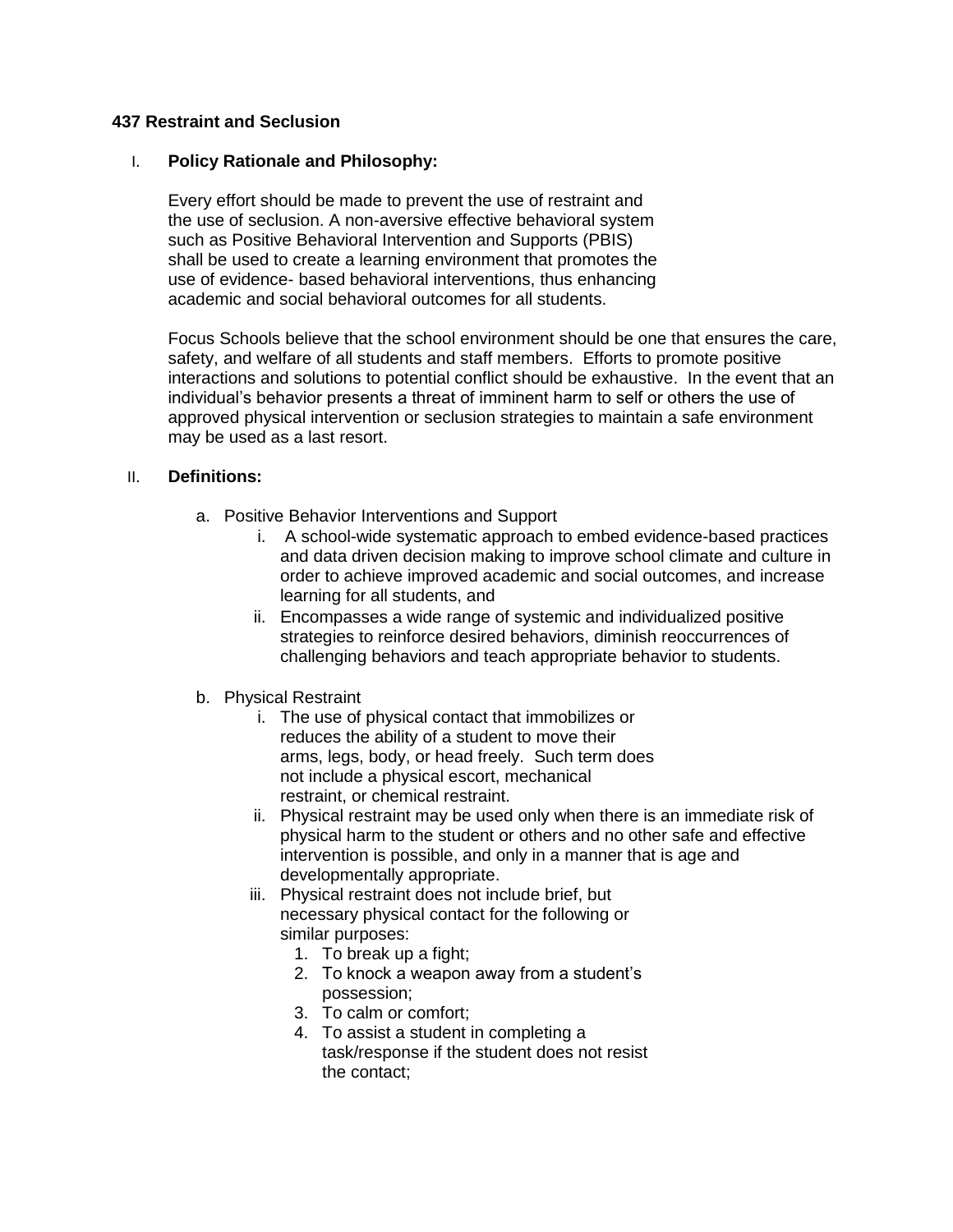- *5.* To prevent an impulsive behavior that threatens the student's immediate safety (i.e. running in front of a car).
- c. Seclusion:

The involuntary isolation of a student in a room, enclosure or space from which the student is prevented from leaving by physical restraint or by a closed door or other physical barrier. It does not include a timeout.

d. Time out:

A behavioral intervention in which a student, for a limited and specified time, is separated from the class within the classroom or in a non-locked setting for the purpose of self-regulating and controlling his or her own behavior. In a timeout, the student is not physically restrained or prevented from leaving the area by physical barriers.

# III. **Requirements for the use of Restraint:**

Given an immediate risk of physical harm to the student or others and no other safe and effective intervention are possible, if physical restraint is applied the staff must;

- a. Implement in a manner that is age and developmentally appropriate;
- b. Ensure safety of other students and protect the dignity and respect of the student involved. Combine use with other approaches (non-physical interventions are always preferred) that will diminish the need for physical intervention in the future;
- c. The least amount of force necessary should be used, for the least amount of time necessary;
- d. be appropriately-trained;
- e. continually observe the student in restraint for indications of physical or mental distress;
- f. If at any point the staff assesses that the intervention is insufficient to maintain safety of all involved, appropriate emergency contacts shall be made according to district crisis policy;
- g. Remove the student from physical restraint immediately when the immediate risk of physical harm to self or others has dissipated;
	- i. Following the use of physical restraint, the individual should be assessed for injury or psychological distress and monitored as needed following the incident.
- h. Complete all district required reports and document staff's observations of the student.
	- i. The district Incident Report shall be completed upon occurrences of physical restraint or seclusion.
	- ii. Completion of the form must occur within (district input time frame).
	- iii. A copy must be made available to parent/guardian within 24 hours.
	- iv. Additionally, staff should attempt to contact parent/guardian during the same day of incident.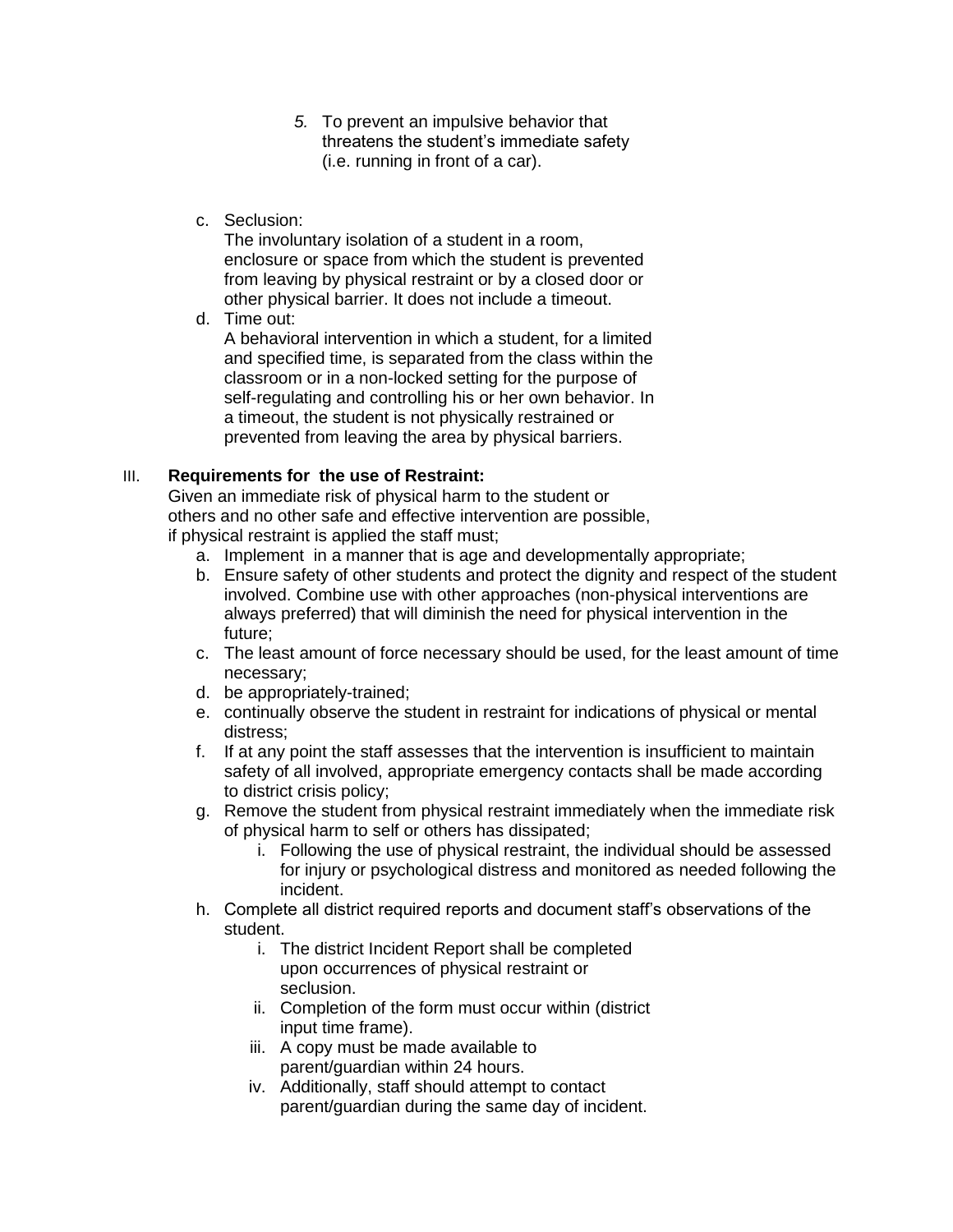- i. De-brief, include all involved staff, student and parents; evaluate the trigger for the incident, staff response, and methods to address the student's behavioral needs;
	- i. Debrief utilizing the district's Incident Report.
	- ii. A copy of the form must be sent to building administration.
	- iii. During the debrief, if this behavior is noted as a pattern of dangerous behavior that leads to the use of restraint and or seclusion, a Functional Behavior Assessment, and/or a Behavior Intervention Plan must be completed.

## IV. **Prohibited Practices for Use of Restraints:**

Staff members are not to use any physical restraints for which they have not been trained by the district.

Staff members are not to use any unauthorized physical restraints.

This includes but is not limited to:

- a. Prone restraint;
- b. Any form of physical restraint that involves the intentional, knowing, or reckless use of any technique that involves the use of pinning down a student by placing knees to the torso, head, and or neck of the student;
- c. Using any method that is capable of causing loss of consciousness or harm to the neck or restricting respiration in any way;
- d. Uses pressure point, pain compliance, or joint manipulation techniques;
- e. Corporal punishment;
- f. Dragging or lifting of the student by the hair or ear or by any type of mechanical restraint;
- g. Child endangerment, as defined in section 2919.22 of the Revised Code;
- h. Deprivation of basic needs;
- i. Seclusion or restraint of preschool children in violation of paragraph (D) of Rule 3301- 37-10 of the Revised Code;
- j. Chemical restraint;
- k. Mechanical restraint (that does not include devices used by trained school personnel, or by a student, for the specific and approved therapeutic or safety purposes for which such devices were designed and, if applicable, prescribed);
- l. Using other students or untrained staff to assist with the hold or restraint;
- m. Securing a student to another student or fixed object;
- n. Aversive behavioral interventions; or
- o. Seclusion in a locked room or area.

#### V. **Requirements for Use of Seclusion**

Given a threat of immediate risk of physical harm to the student or others, as outlined in Board Policy, the following principles must always be applied:

- a. A room or area used for seclusion must:
	- i. Provide for adequate space, lighting, ventilation, clear visibility and the safety of the student; and
	- ii. Not be locked.
- b. Staff must Implement in a manner that is age and developmentally appropriate;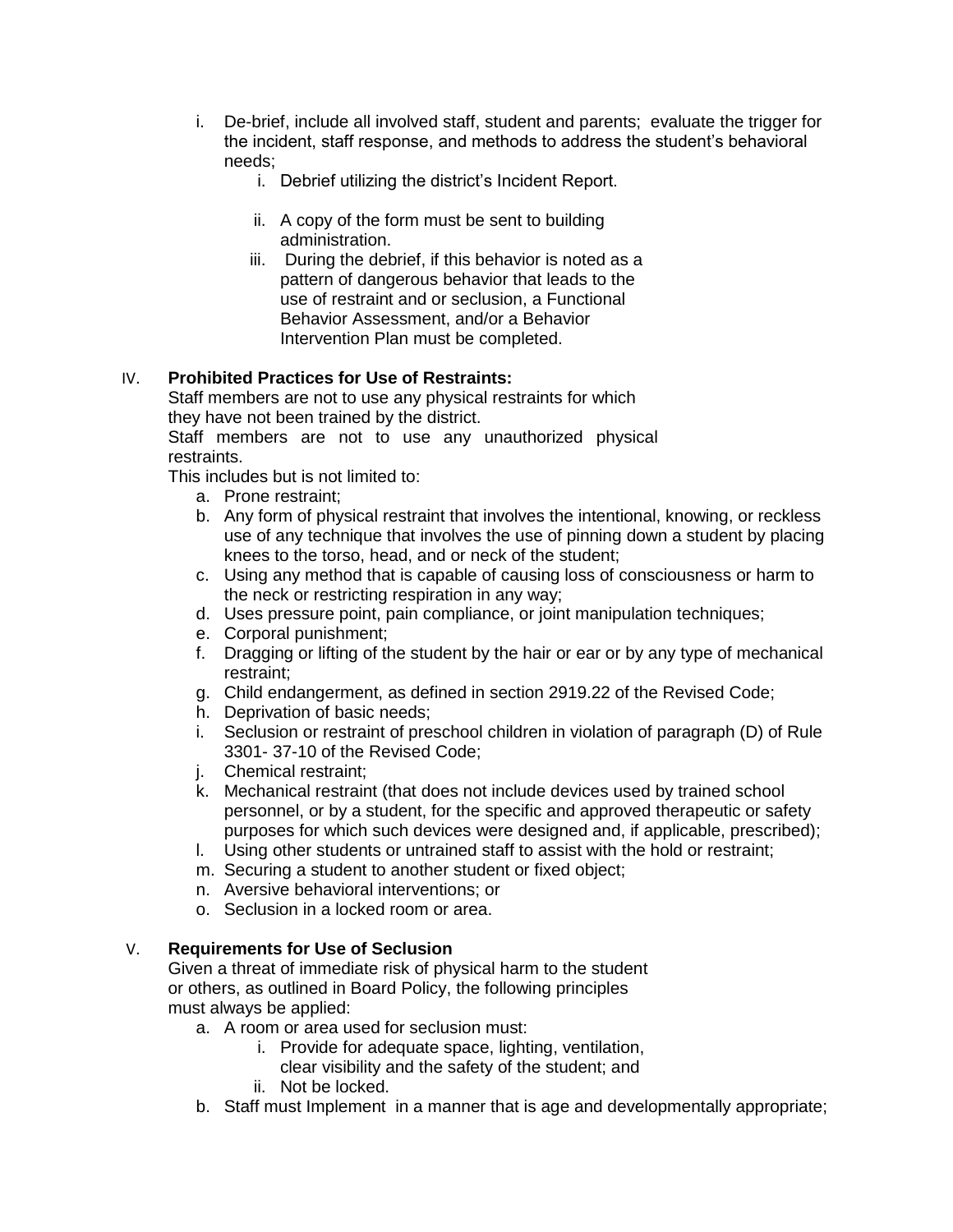- c. Ensure safety of other students and protect the dignity and respect of the student involved;
- d. The least amount of time necessary;
- e. Be appropriately-trained;
- f. Staff must continually observe the student for the duration of the seclusion;
- g. If at any point the staff assesses that the intervention is insufficient to maintain safety of all involved, emergency personnel will be contacted.
- h. Seclusion ceases when the immediate risk of physical harm to self or others has dissipated;
	- i. Upon each use of seclusion, the student shall be assessed for injury or psychological distress and monitored as needed following the incident.
- i. Complete all required reports and document staff's observations of the student;
- j. Conduct a de-briefing, utilizing the district's Incident Report, include all involved staff, to evaluate the trigger for the incident, staff response, and methods to address the student's behavioral needs. (This may also include a debriefing with the student and parent.)
	- i. During the debrief, if this behavior is noted as a pattern of dangerous behavior that leads to the use of restraint and or seclusion, a Functional Behavior Assessment, and Behavior Intervention Plan must be completed.
- k. The Incident Report is to be completed upon occurrences of physical restraint or seclusion.
	- i. Completion of the form must occur within (district input time frame).
	- ii. A copy must be made available to parent/guardian within 24 hours.
	- iii. Additionally, staff should attempt to contact parent/guardian during the same day of incident.

# VI. **Prohibited Practices for Use of Seclusion:**

- a. Use of seclusion in any environment that does not meet the above criteria.
- b. Child endangerment, as defined in section 2919.22 of the Revised Code;
- c. Deprivation of basic needs;
- d. Seclusion or restraint of preschool children in violation of paragraph (D) of Rule 3301- 37-10 of the Revised Code;
- e. Seclusion shall not be used;
	- i. As a form of discipline/punishment;
	- ii. As a means to coerce, retaliate or in a manner that endangers a student;
	- iii. For the convenience for staff;
	- iv. As a substitute for an educational program;
	- v. As a substitute for less restrictive alternatives;
	- vi. As a substitute for inadequate staff; and/or
	- vii. As a substitute for positive behavior supports or other crisis prevention.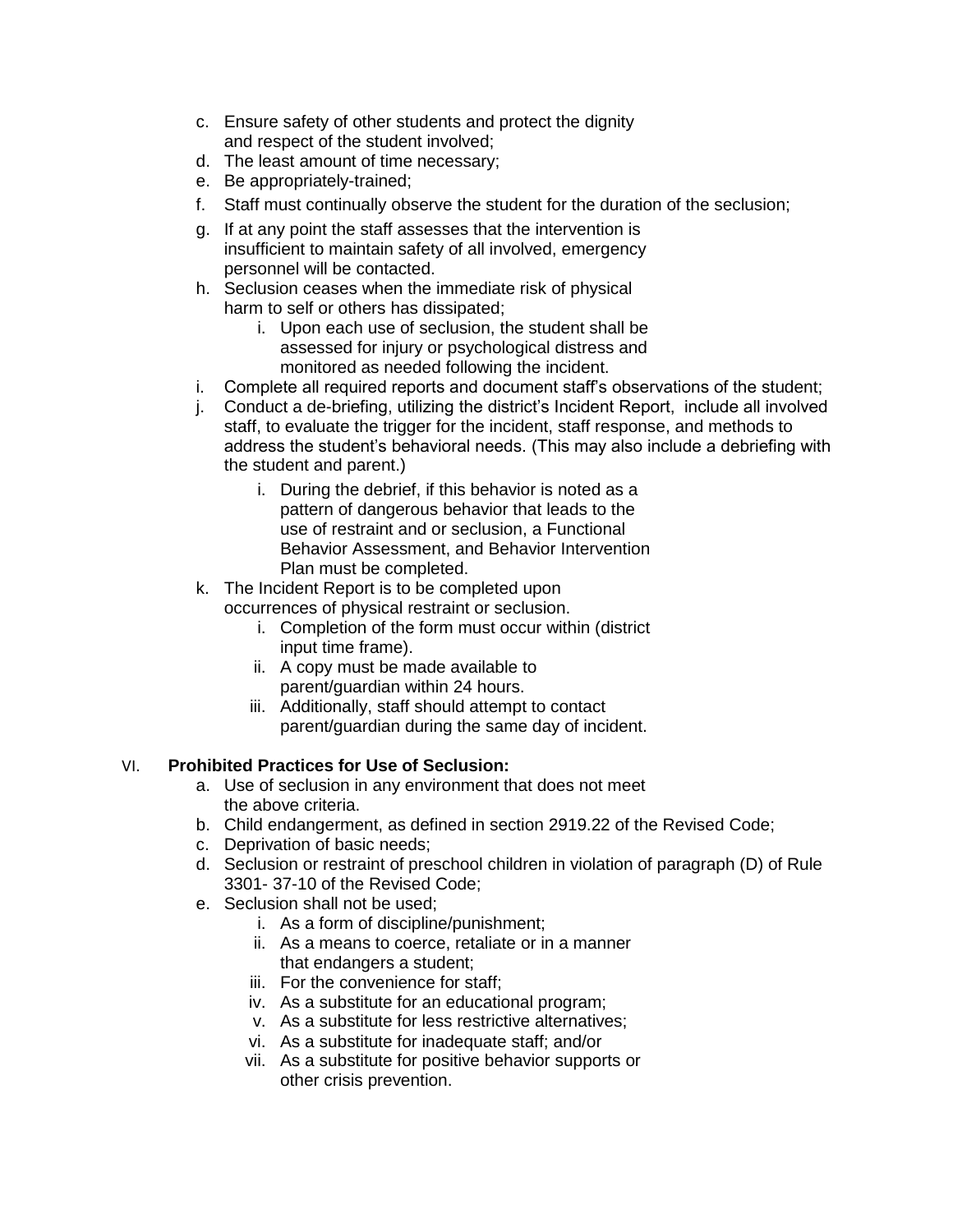## VII. **Reporting and notification**

- a. Any incident of seclusion or restraint shall be immediately reported to building administration and the parent.
- b. Any incident of seclusion or restraint shall be documented in a written report that is made available to the parent within twenty-four hours and that is maintained by the school district, in the student file.
- c. The district shall annually report information regarding its use of restraint and seclusion to the Ohio Department of Education in the form and manner as prescribed by the department.

## VIII. **Training and professional development**

- a. The district will ensure that an appropriate number of personnel in each building are trained in crisis management and de-escalation techniques.
- b. The school district will maintain written or electronic documentation on training provided and lists of participants in each training.
- c. All student personnel shall be trained annually on the requirements of this policy, Ohio Adm. Code 3301-35-15, and the district's policies and procedures regarding restraint and seclusion.
- d. The district will have a plan regarding training student personnel as necessary to implement positive behavior intervention and supports on a system-wide basis.

## IX. **District Monitoring**

- a. The district shall monitor the implementation of this policy and the district procedures.
- b. These policies and subsequent procedures shall be accessible on the district's website.
- c. The district shall be responsible for notifying all parents annually of its policies and procedures concerning seclusion and restraint.

## X. **Complaint**

- a. The district will create a complaint procedure.
- b. Parents will present written complaints to the Superintendent of the school district to initiate a complaint investigation by the school district regarding an incident of restraint or seclusion; and
- c. The district will respond to the parent's complaint in writing within thirty (30) days of the filing of a complaint regarding an incident of restraint or seclusion.
- d. The parent of a student with a disability may choose to file a complaint with the Ohio Department of Education, Office for Exceptional Children, in accordance with the complaint procedures available concerning students with disabilities.
- e. In accordance with the consent order entered in *Doe v. State of Ohio*, complaints alleging the improper use of restraint or seclusion on a student with a disability will be investigated by the Ohio Department of Education, Office for Exceptional Children, if the complaint otherwise falls within the procedures concerning state complaints under IDEA as set forth in Ohio Adm. Code Rule 3301-51-05(K) (4)- (6).
- f. Complaints alleging injuries to a student with a disability or the use of restraints or seclusion shall not be deemed insufficient on the face of the complaint if they are framed within the context of IDEA, including: